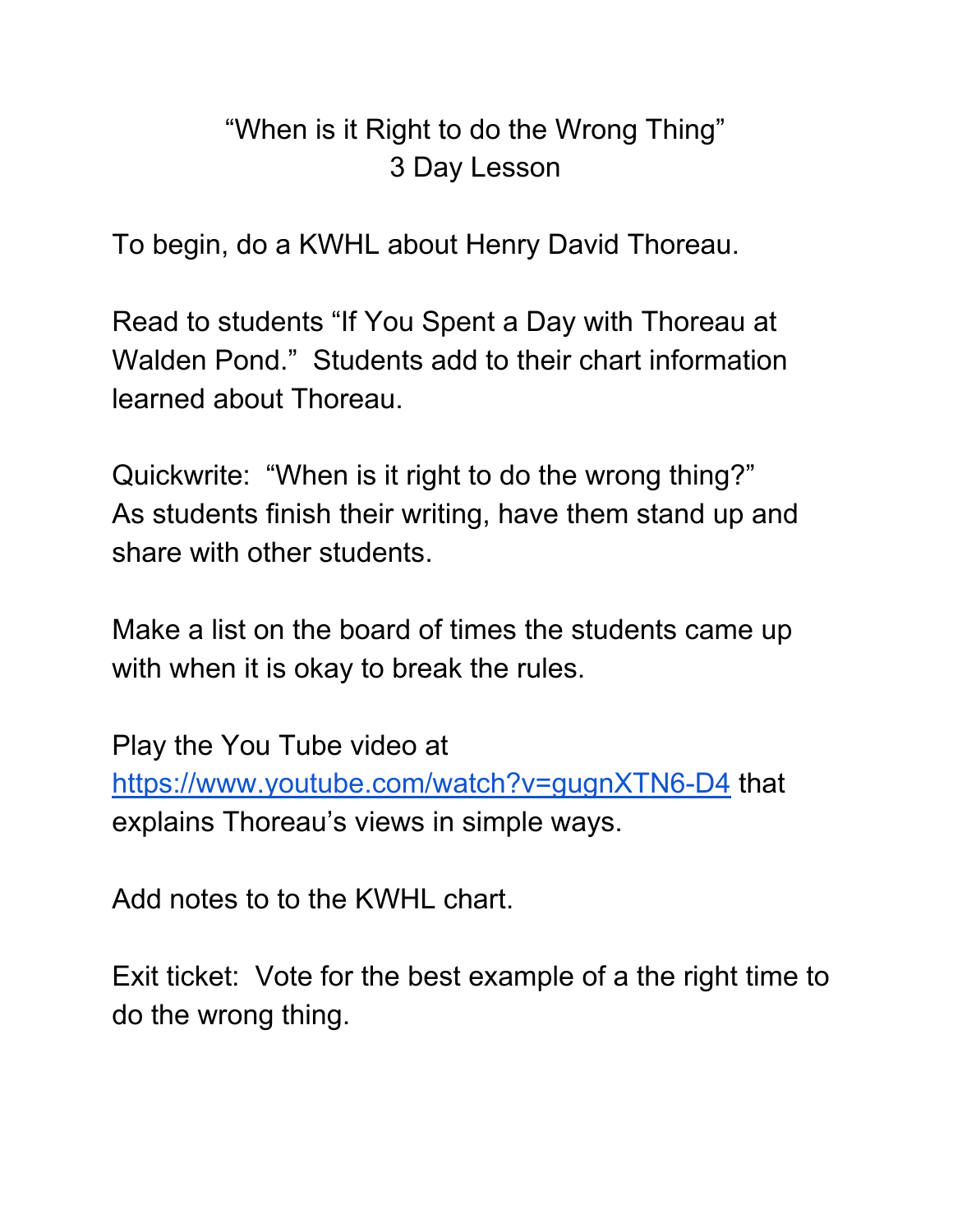## Day 2 - Climbing Mountains

Get out KWHL charts and share with someone at another table group and get ideas to add to their chart.

Read "Henry Climbs a Mountain" by D.B. Johnson. Give each table group a large piece of butcher paper. Have the students create a plot map using the story as a resource. Make story maps into a mountain (like in the story), and put the major events in the story on the mountains. Have a gallery walk so different groups can see the other tables' work.

Add any new information on KWHL charts.

Exit ticket: Write a summary of the story in 25 words or less.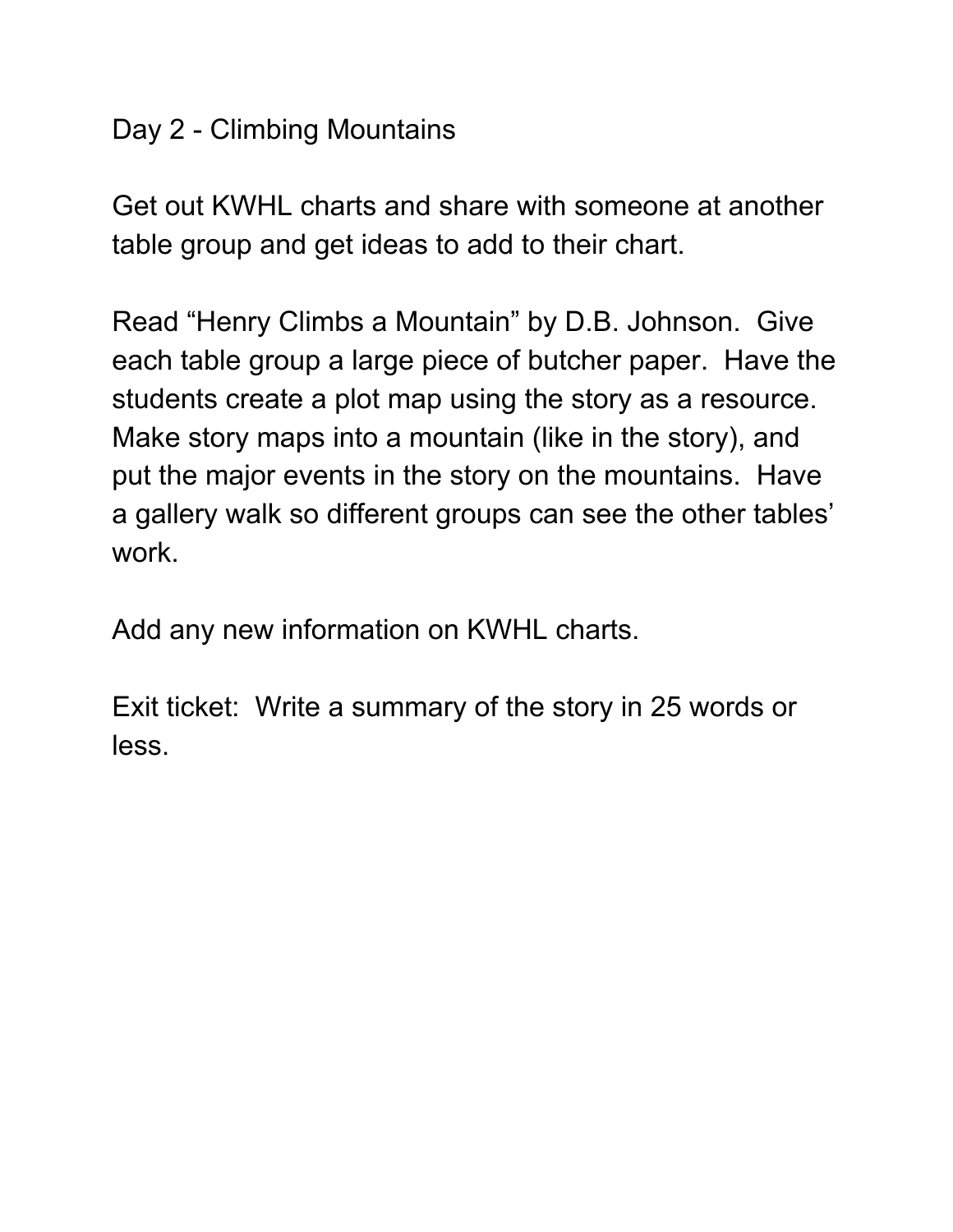Day 3: What would you do?

Read to students, "A Year in the Woods"

Quickwrite: Using KWHL charts, write a descriptions of Henry David Thoreau like you were introducing him to a friend.

When students finish quickwrites, pick a partner to share writing.

Using the exit tickets from yesterday's lesson, pass out situations for the students to discuss. Use a Mix-Freeze strategy by playing music and have students stop next to the nearest person to have a discussion with about their topic.

Before reading, make a t-chart in reading response journals to add some of Thoreau's famous friends.